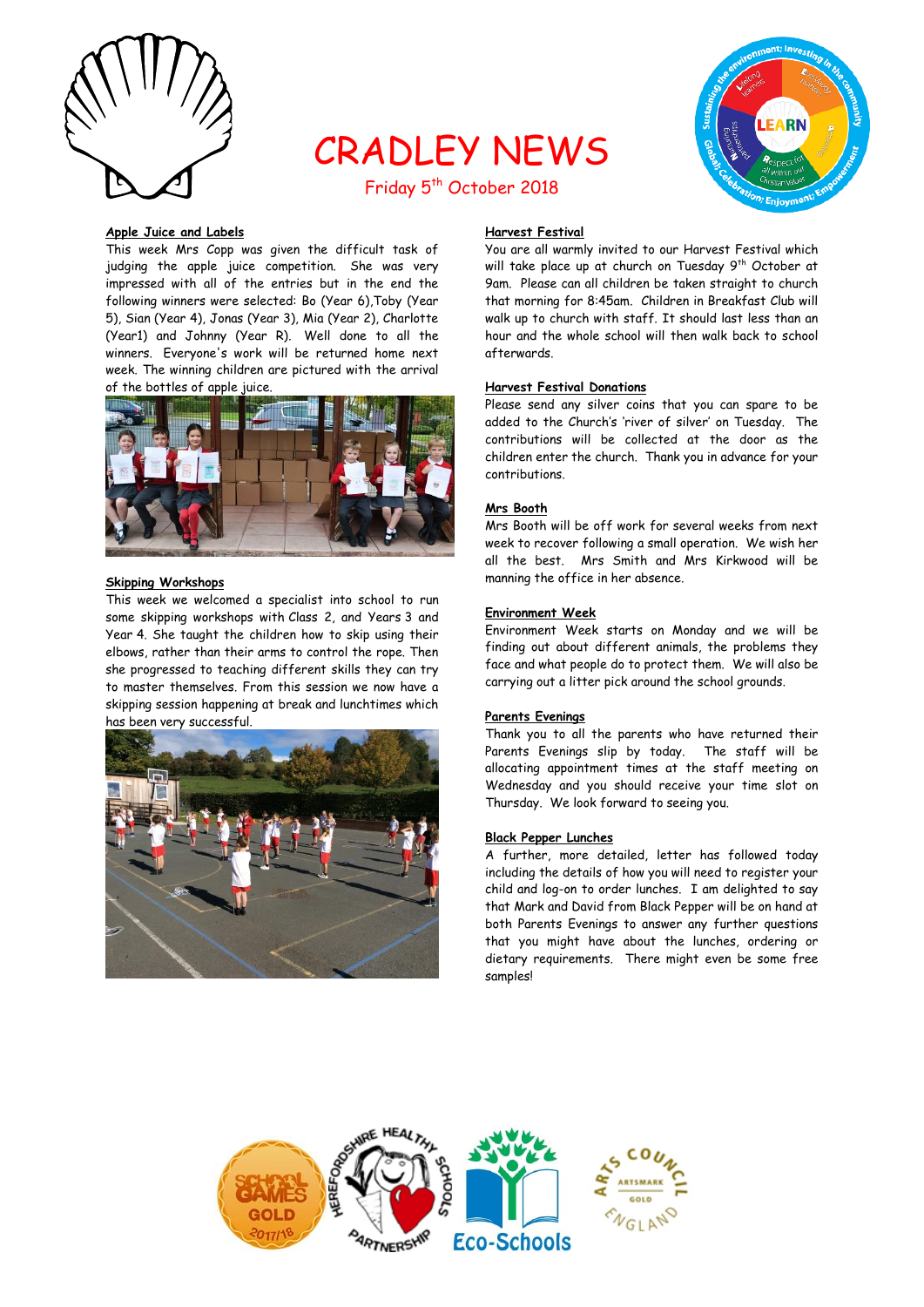# **FOCs Update**

A big thank you again to everyone who sent in apples for juicing last week. The bottles have arrived today ready for labelling and selling.

Thank you to Vikki and Steve at the Red Lion pub, for their quiz night this week, which raised £60 for FOCS. Please pass on thanks to parents and friends who went along to support the evening. It was good fun! The next pub quiz is in on Tues 16<sup>th</sup> October in aid of Cradley Royal British Legion as it marks 100 years since the end of WW1.

Please join us for FOCS AGM on Monday 8th October, 7pm at school.

## **Small Art for Acorns**

Sue Lim of Blue-ginger Gallery in Cradley, invites families and friends to come to Blue Ginger's auction of small art this Sunday (7<sup>th</sup> Oct) at 2pm, and support our brilliant local children's hospice Acorns. Do feel free to pop in before the day to place a bid on your favourite piece.

## **Football Club**

There will be no Football Club on Tuesday 9<sup>th</sup> October due to matches at Bosbury.

#### **Nursery**

This week in Nursery we have all enjoyed exploring our new story of the week which is The Very Hungry Caterpillar. On Monday we have been recreating the story in P.E - crawling around like a caterpillar, then jumping off the big P.E equipment like a beautiful butterfly. We've had great fun outside with Carol, planting some flowers in our new garden area. Carol even brought in a real cocoon for us all to see this week and all the children watched a video to see how a caterpillar changes into a butterfly. On Wednesday we got arty with Lauren and made some lovely butterfly pictures. We've ended our busy week with a welly walk with Katrina looking for the Very Hungry Caterpillar and then searching for butterflies.



# **Class 1**

This week we have been hard at work, practising for our Harvest Festival performance. This will be our first performance this year as a class so we are a bit nervous! In English we have been reading Farmer Duck and discussing what the animals might be saying if they could actually speak and where we think the farmer might have ended up. It's been a very thought-provoking book! On Tuesday in PE we had fun taking it in turns to be the aerobics instructor and trying our new moves for our friends to copy. We also got out the parachute and played some competitive games with the balloons. In real PE we have moved on to our co-ordination unit with a physical focus. The Year 1s have been working hard on their spellings this week and have been earning lots of house points for completing their homework and equalling or beating last week's spelling scores. In Maths we have been learning all about one more and one less through a variety of songs and activities. We are looking forward to welcoming our student from Worcester University next week.



# **Class 2**

This week we have been finding out about how planes fly. We conducted an experiment using a hairdryer and some ping pong balls to show how planes stay up in the air. It was very exciting! We have also been practising our adding of small numbers and continuing with our spelling games and activities.

#### **Class 3**

Drawing circles and describing shapes have been the order of the day during maths in Class 3. Do ask the children what a polygon is. In English we have been editing, honing and completing our fantasy stories, remembering to use paragraphs, inverted commas and exciting vocabulary. We are excited with our Harvest poem and are looking forward to performing it next week in the church. We have enjoyed practising our netball skills in PE, remembering to stand still when holding the ball!